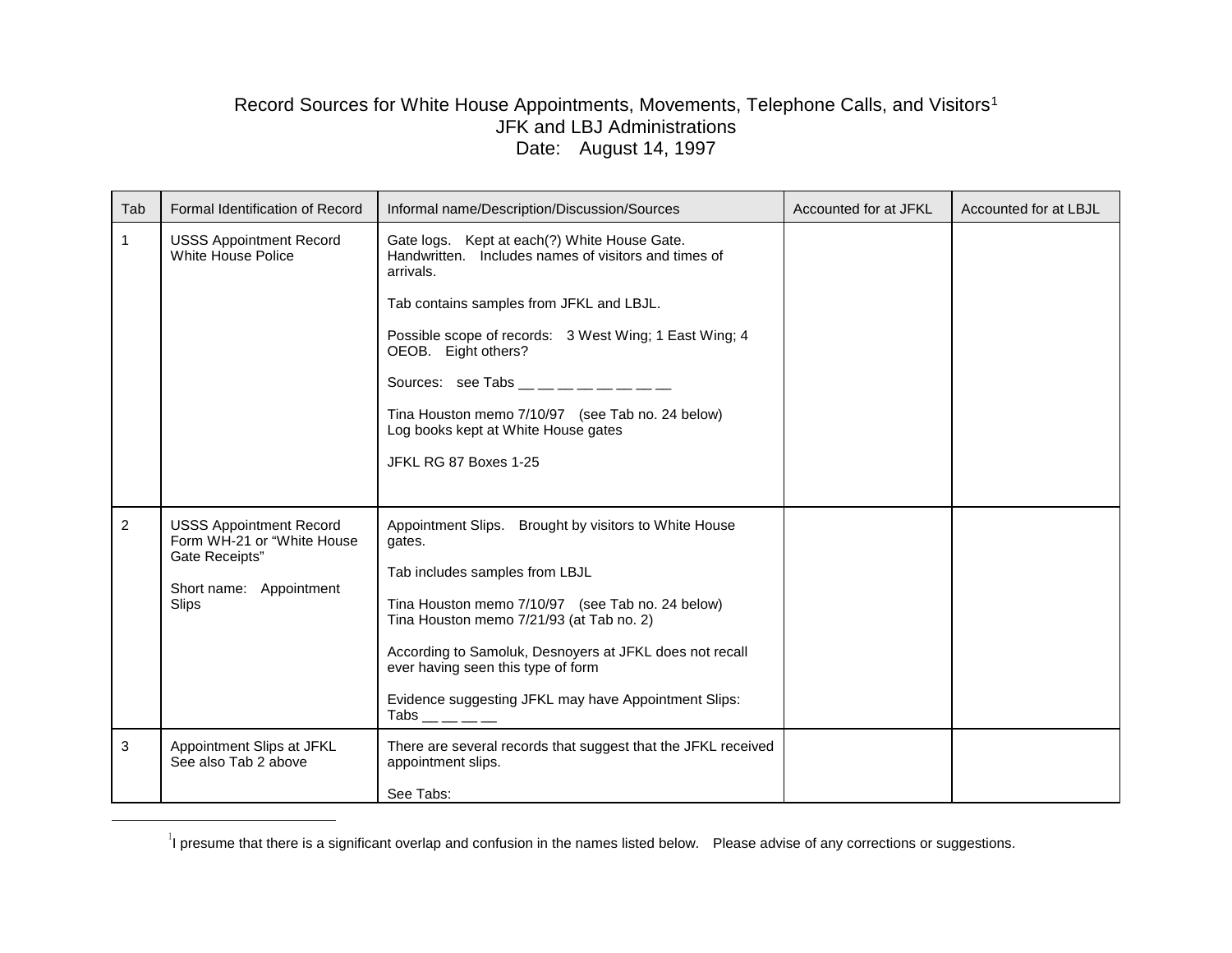| Tab | Informal name/Description/Discussion/Sources<br>Formal Identification of Record |                                                                                                                                                                                                                                                                                                                                                                                                                                                                                                                                                                                                                                                                                                                 | Accounted for at JFKL | Accounted for at LBJL |
|-----|---------------------------------------------------------------------------------|-----------------------------------------------------------------------------------------------------------------------------------------------------------------------------------------------------------------------------------------------------------------------------------------------------------------------------------------------------------------------------------------------------------------------------------------------------------------------------------------------------------------------------------------------------------------------------------------------------------------------------------------------------------------------------------------------------------------|-----------------------|-----------------------|
|     |                                                                                 | Letter from Moss (JFKL) to Jacobsen, 8/24/81<br>This presumably is the same as either No. 1 or No. 2 above.<br>If No. 1, it contains a (partial) mistake in the description. If<br>No. 2, it suggests the JFKL had the record slips but that they<br>are not now available.<br>Kerneklian (USSS) to Reed (NARA) and 1971 NARA<br>Accession Inventory<br>Shows names of persons visiting White House and identifies<br>staff members with whom they had appointments. This<br>presumably is the same as No. 2 above.                                                                                                                                                                                             |                       |                       |
| 4   |                                                                                 | This is a final Presidential Appointment Schedule, created to<br>summarize the day's appointments.                                                                                                                                                                                                                                                                                                                                                                                                                                                                                                                                                                                                              |                       |                       |
| 5   | "Presidential Appointment<br>Record"<br>"The President's Appointments"          | This is a preliminary Presidential Appointment Schedule.<br>Contains handwritten edits and additions.                                                                                                                                                                                                                                                                                                                                                                                                                                                                                                                                                                                                           | N/A                   | Complete?             |
|     | "Working" Presidential<br>Appointment Schedule at JFKL                          |                                                                                                                                                                                                                                                                                                                                                                                                                                                                                                                                                                                                                                                                                                                 | Not located?          | N/A                   |
|     |                                                                                 | Sample from LBJL 12/11/63 (Contains handwritten changes<br>and corrections)<br>Note: see no. 6 below<br>Tina Houston memo 7/10/97 (see Tab no. 24 below)<br>List of individuals who met with President by date and hour<br>Memo Carnes to Krill 3/23/65 (see no. 18 below)<br>"These daily lists run from January 1953 to the present date.<br>They are originated outside this Service and used to be in the<br>form of carbon copies on flimsy, but since January 1962 have<br>been reprographically produced." Is this in fact the same as<br>the "Presidential Appointment Record"?<br>"President's Appt. Lists": USSS inventory OPO-85-0001<br>Unlike sample in 5 above, these appear to have been created |                       |                       |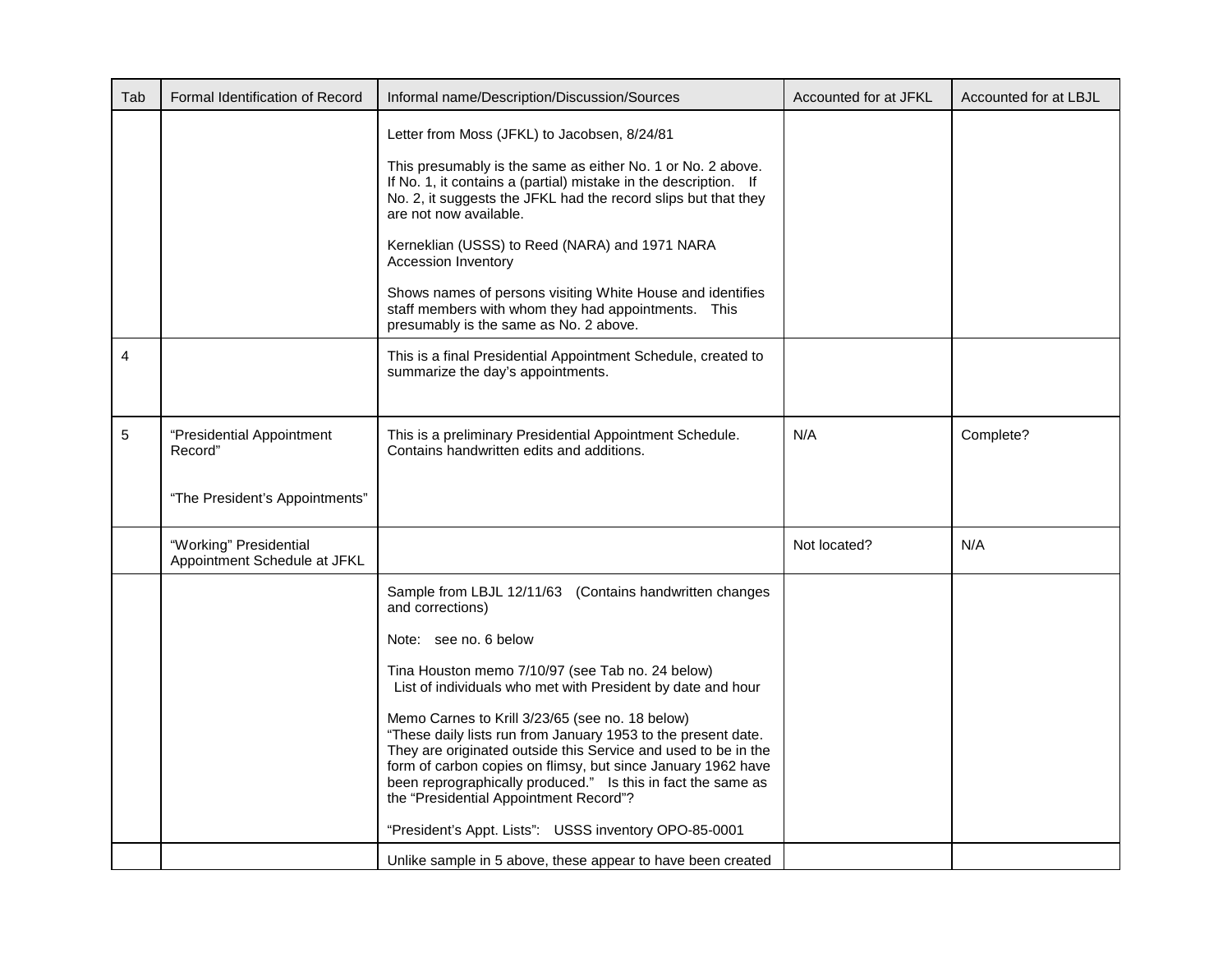| Tab             | Formal Identification of Record                                                                                                    | Informal name/Description/Discussion/Sources                                                                                                                                                                                                                                                  | Accounted for at JFKL | Accounted for at LBJL |
|-----------------|------------------------------------------------------------------------------------------------------------------------------------|-----------------------------------------------------------------------------------------------------------------------------------------------------------------------------------------------------------------------------------------------------------------------------------------------|-----------------------|-----------------------|
| 6               | at the end of the day's activities and do not contain<br>President's Appointment Books<br>handwritten notes (according to Samoluk) |                                                                                                                                                                                                                                                                                               |                       |                       |
|                 |                                                                                                                                    | See Historical Materials in JFK Library (1993), p. 26                                                                                                                                                                                                                                         |                       |                       |
| $\overline{7}$  | <b>USSS White House Detail</b>                                                                                                     | Sample from JFKL                                                                                                                                                                                                                                                                              |                       |                       |
|                 | [Shift] Reports                                                                                                                    | Tina Houston memo 7/10/97 (see Tab no. 24 below)                                                                                                                                                                                                                                              |                       |                       |
|                 |                                                                                                                                    | Presidential movements and names of persons<br>accompanying President                                                                                                                                                                                                                         |                       |                       |
|                 | "Shift reports"                                                                                                                    | Memo Carnes to Krill 3/23/65<br>"from January 1953 to the present Most of this material is<br>in regular file folders, but some of it consists of small<br>memorandum forms The shift reports are documentation,<br>not duplicated by any other records anywhere, of Presidential<br>activity |                       |                       |
|                 | "Daily Shift Reports"                                                                                                              | USSS "Inventory of President John F. Kennedy Records"<br>(ND) identifies these as Centre Point Accession no.<br>PPD-85-0001                                                                                                                                                                   |                       |                       |
| 8               | <b>National Diary</b>                                                                                                              | Sample from JFKL 8/11/61<br>Sample from LBJL 11/22/63                                                                                                                                                                                                                                         |                       |                       |
|                 | Diary Record Books of the<br>White House Police                                                                                    | JFKL RG 87 Boxes 25-26<br>Tina Houston memo 7/10/97 (see Tab no. 24 below)<br>Arrival and departure times by members of the First Family                                                                                                                                                      |                       |                       |
| 9               | <b>White House Communications</b><br><b>Agency Switchboard Logs</b>                                                                | We have sample print-out for November 22 as created in<br>12/66                                                                                                                                                                                                                               |                       |                       |
| 10              | White House Telephone<br>Memorandums and Toll Tickets                                                                              | See Historical Materials in JFK Library (1993), p. 26                                                                                                                                                                                                                                         |                       |                       |
| 11              |                                                                                                                                    |                                                                                                                                                                                                                                                                                               |                       |                       |
| 12 <sup>2</sup> |                                                                                                                                    |                                                                                                                                                                                                                                                                                               |                       |                       |
| 13              | White House Police Card Index<br>Daily Report                                                                                      | Sample from 9/1/61 from JFKL                                                                                                                                                                                                                                                                  |                       |                       |
| 14              |                                                                                                                                    |                                                                                                                                                                                                                                                                                               |                       |                       |
| 15              | <b>Protective Survey Reports</b>                                                                                                   | USSS "Inventory of President John F. Kennedy Records"<br>(ND)                                                                                                                                                                                                                                 |                       |                       |
|                 |                                                                                                                                    |                                                                                                                                                                                                                                                                                               |                       |                       |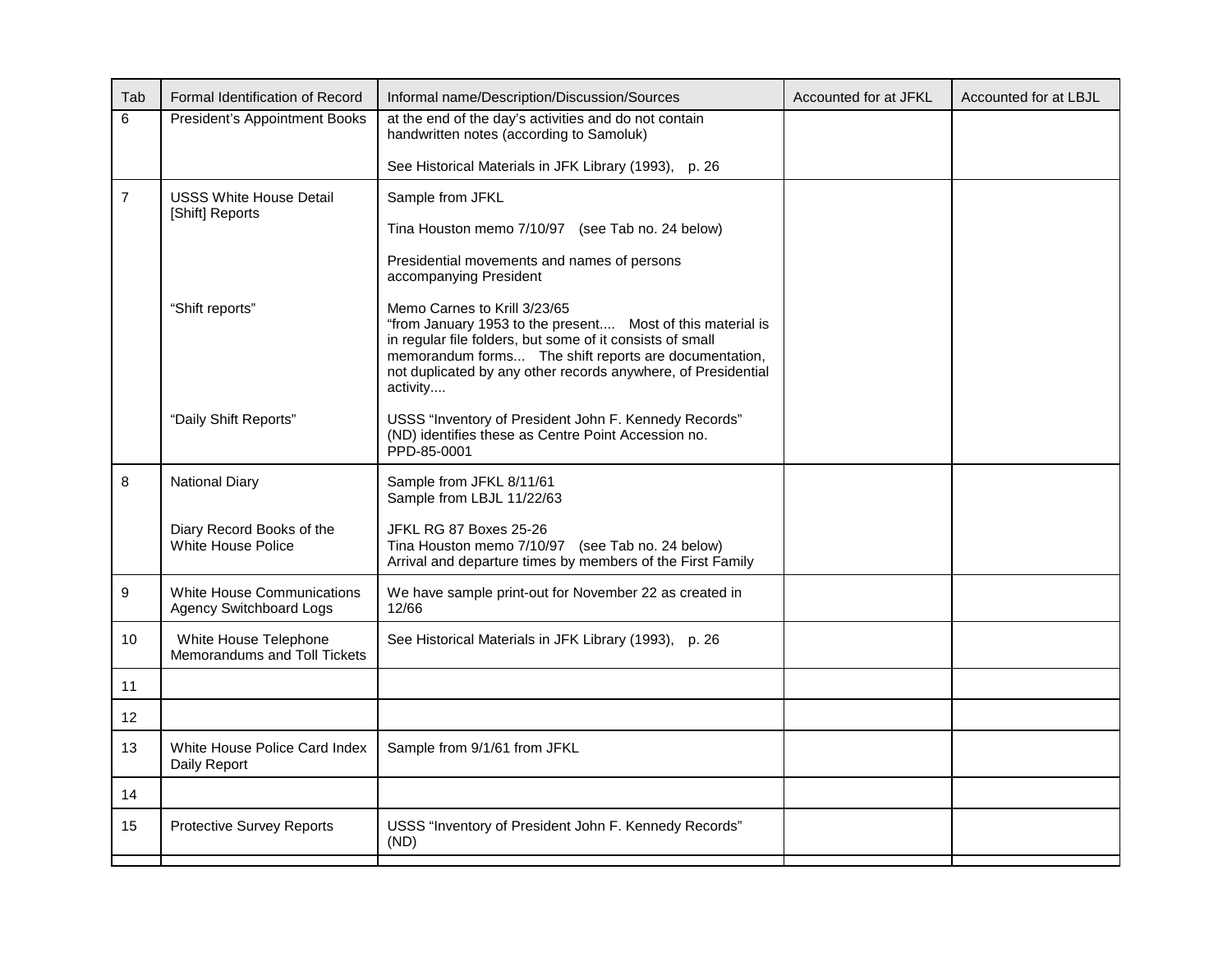| Tab<br>Formal Identification of Record |                                               | Informal name/Description/Discussion/Sources                                                         | Accounted for at JFKL | Accounted for at LBJL |
|----------------------------------------|-----------------------------------------------|------------------------------------------------------------------------------------------------------|-----------------------|-----------------------|
| 16                                     | Presidential Movements,<br>1963-64            | Sample from LBJL                                                                                     | 1963 only             |                       |
|                                        |                                               | Tina Houston memo 7/10/97 (see Tab no. 24 below)<br>Generally does not include names of individuals. | 1961 and 1962 missing |                       |
|                                        |                                               |                                                                                                      |                       |                       |
|                                        |                                               | JFKL RG 87 Box 26                                                                                    |                       |                       |
|                                        | POTUS Moves, 1963, 1964                       | Johnson (JFKL) to Houston letter 7/13/93<br>Is POTUS in fact the same as "Presidential Movements"?   |                       |                       |
| 17                                     |                                               |                                                                                                      |                       |                       |
|                                        | Sources in Addition to those Identified Above |                                                                                                      |                       |                       |
|                                        |                                               | References "President's Appointments" and "Shift Reports"                                            |                       |                       |
|                                        |                                               |                                                                                                      |                       |                       |
|                                        |                                               |                                                                                                      |                       |                       |
|                                        |                                               |                                                                                                      |                       |                       |
|                                        |                                               |                                                                                                      |                       |                       |
| <b>Other Possible Records</b>          |                                               |                                                                                                      |                       |                       |
|                                        | Other telephone logs?                         |                                                                                                      |                       |                       |
|                                        | Usher logs?                                   |                                                                                                      |                       |                       |
|                                        | Escort logs?                                  |                                                                                                      |                       |                       |
|                                        | Visitors to residence?                        |                                                                                                      |                       |                       |
|                                        | Potential visitors (for USSS<br>screening?)   |                                                                                                      |                       |                       |
|                                        |                                               |                                                                                                      |                       |                       |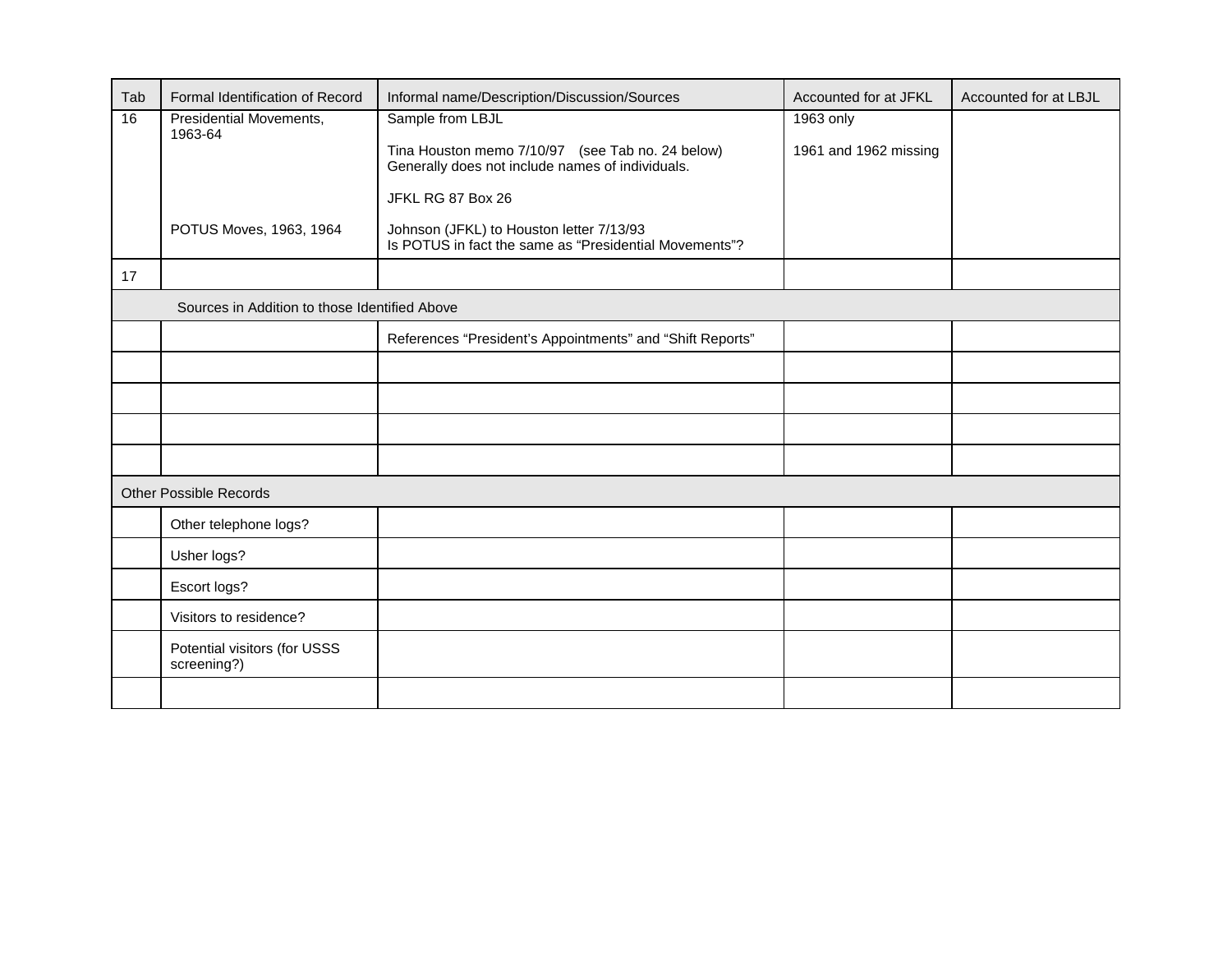## The Paper Trail

| Tab | Date     | Document                                                                   | Discussion              |
|-----|----------|----------------------------------------------------------------------------|-------------------------|
| 18  | 9/19/61  | The President's appointments for the day                                   |                         |
| 19  | 3/23/65  | Memo Carnes (USSS) to Krill (USSS)                                         |                         |
| 20  | 9/29/69  | Memo to Dr. Reed from John Stewart (GSA-NLK)                               | request for appt. books |
| 21  | 3/23/70  | memo to file from Daniel Reed                                              |                         |
| 22  | 8/18/71  | Letter from Kerneklian (USSS) to Reed (NARA)                               |                         |
| 22  | 8/26/71  | Memo to NL from Jacobs (GSA-NARA) re: appt slip<br>transfers               |                         |
| 23  | 8/16/71  | Memo to NNF from Jane Smith (NARA) re: Secret<br>Svc Records               |                         |
| 24  | 9/24/71  | Appraisal Report by Katherine Davidson re: appt.<br>slips                  |                         |
| 25  | 11/12/71 | Accession Inventory between Archivist & USSS                               |                         |
| 26  | 11/18/71 | Routing Slip from Jacobs of GSA NL to Flategual                            |                         |
| 27  | 9/11/74  | Memo from Hill (NARA) to NEPE-T via NN re:<br><b>Updating NA Guide</b>     |                         |
| 28  | 4/11/75  | Memo fromMiddleton (LBJ Library) to NL Jacobs                              |                         |
| 29  | 4/18/75  | Memo from Jacobs (NARA) to Inderfurth (SSCI)                               |                         |
| 30  | 6/18/75  | Memo for Record from Trudy Peterson                                        |                         |
| 31  | 9/3/75   | Letter from O'Neill (NARA) to Hon. Frank Church<br>(US Senate)             |                         |
| 32  | 10/1/75  | Memo from Reed to File re: Weekly report of Church<br><b>Cmte Contacts</b> |                         |
| 33  | 12/9/77  | Letter from Moss (NARA) to Conzelman (SSCI)                                |                         |
| 34  | 8/24/81  | Letter form Moss (NARA) to Jacobsen (USSS)                                 |                         |
| 35  | 11/12/71 | Accession Inventory between NARA and USSS                                  |                         |
|     |          |                                                                            |                         |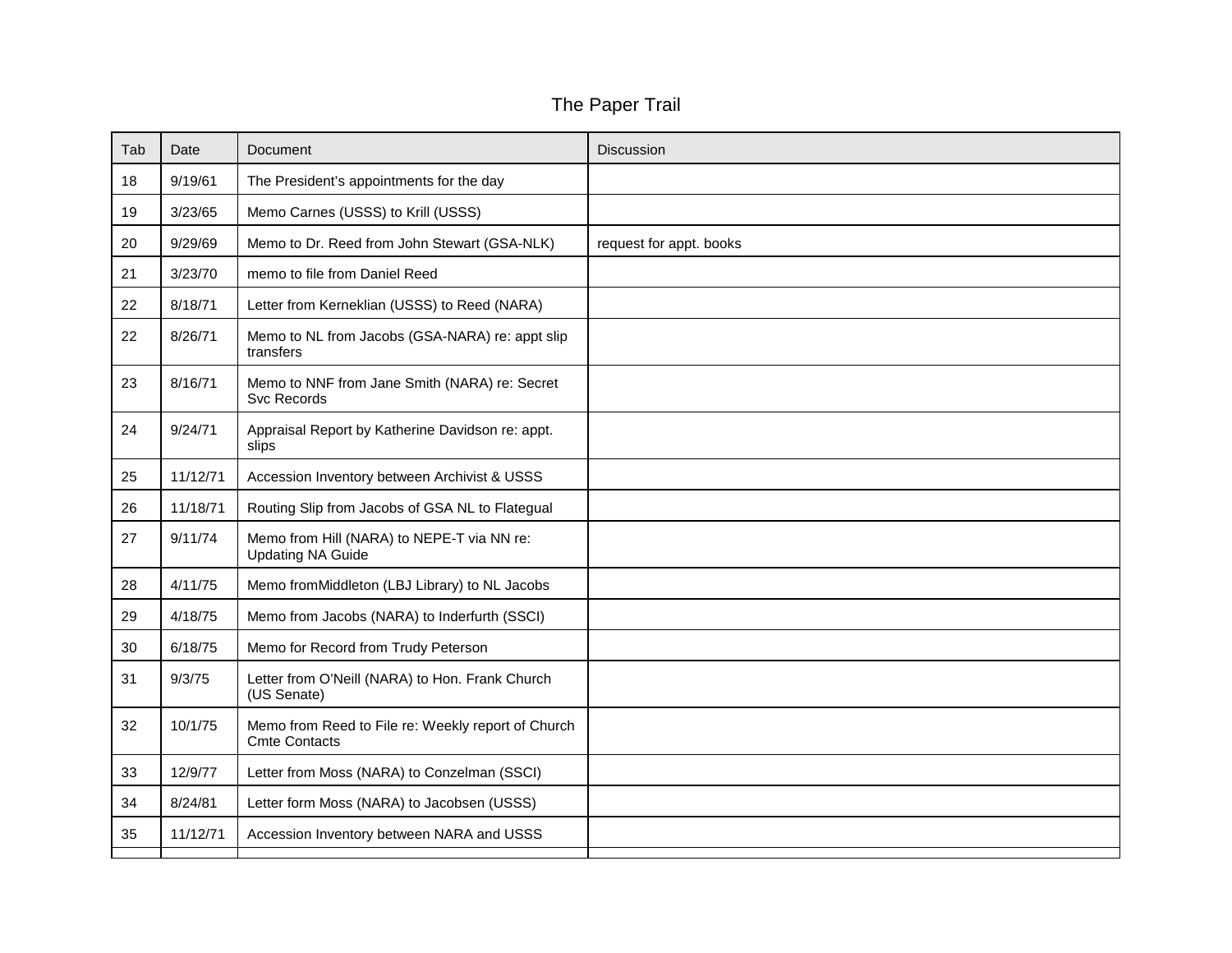| Tab | Date    | Document                                                                    | <b>Discussion</b> |
|-----|---------|-----------------------------------------------------------------------------|-------------------|
| 36  | 7/10/97 | Memo to Gunn (ARRB) and Machado (USSS) re:<br><b>Secret Service Records</b> |                   |
| 37  | 7/13/93 | Letter from Johnson (NARA) to Houston (LBJ<br>Library)                      |                   |
| 38  | 7/21/93 | Memo from Houston (LBJ Library) to Machado<br>(USSS)                        |                   |
| 39  | 8/7/97  | Memo from Zimmerman (ARRB) to Marwell, Gunn,<br>Marr (ARRB)                 |                   |
| 40  | 8/11/97 | Memo from Samoluk (ARRB) to Gunn (ARRB)                                     |                   |
| 41  | 8/13/97 | Memo from Zimmerman (ARRB) to Gunn, Marwell<br>(ARRB)                       |                   |
| 23  | 7/13/93 | Letter Johnson (JFKL) to Houston (LBJL)                                     |                   |
| 24  | 7/10/97 | Memo Houston (LBJL) to Gunn (ARRB)                                          |                   |
| 25  | 8/7/97  | Memo Zimmerman (ARRB)                                                       |                   |
| 26  | 8/11/97 | Memo Samoluk (ARRB)                                                         |                   |
| 27  |         |                                                                             |                   |
| 28  |         |                                                                             |                   |